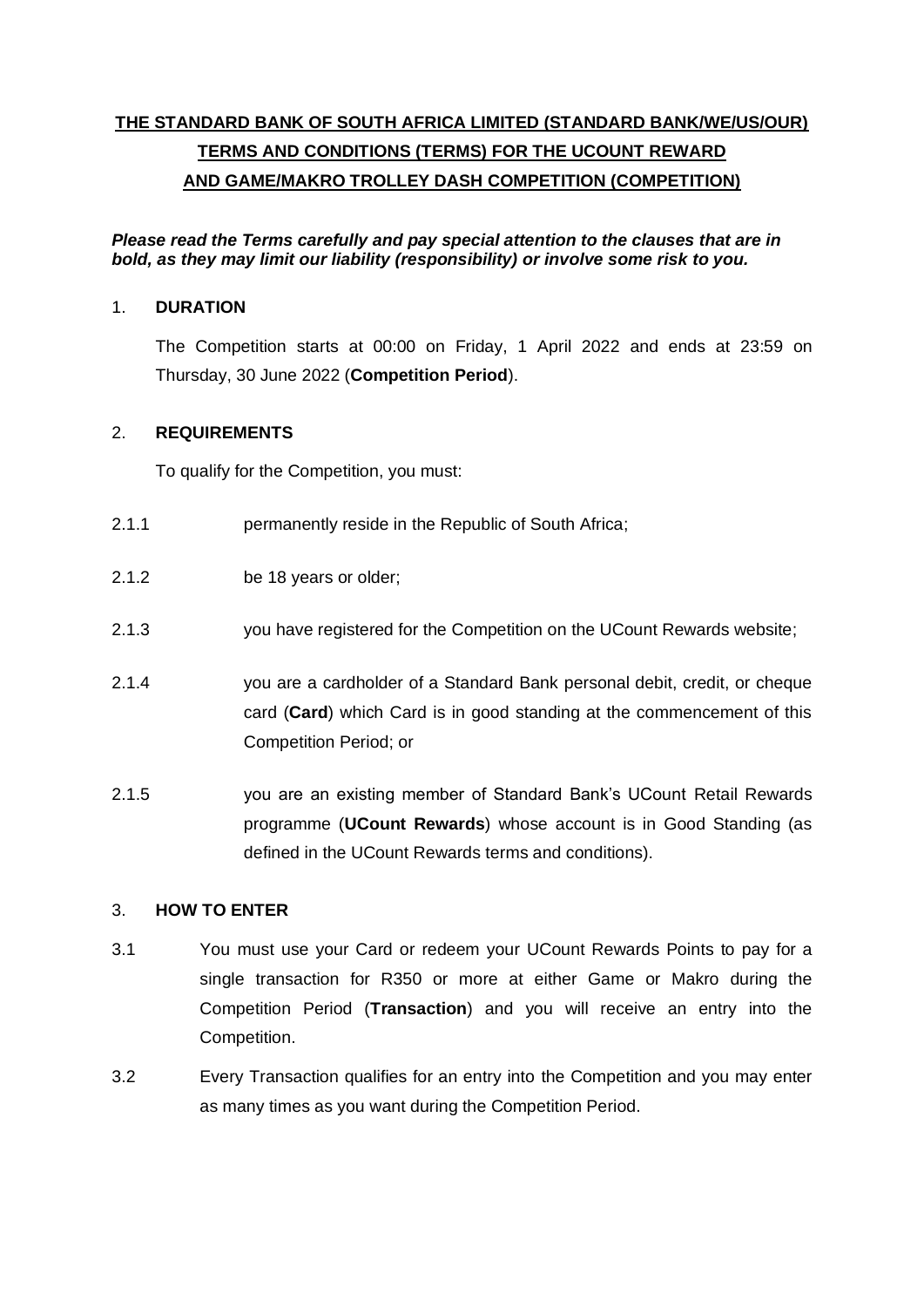#### 4. **PRIZES**

Over the duration of the Competition there will be:

- 4.1 30 entrants from the Provincial Draws (as provided for in clause [5.2\)](#page-1-0) will each win a trolley dash experience valued at a maximum of R10 000 (ten thousand Rand) (**Provincial Prize**) at either Game or Makro, depending on where the entry Transaction was concluded.
- 4.2 6 entrants from the National Draws (as provided for in clause [5.3\)](#page-2-0) will each win a trolley dash experience valued at a maximum of R10 000 (ten thousand Rand) (**National Prize**) at either Game or Makro, depending on where the entry Transaction was concluded.
- 4.3 The Provincial Prize and the National Prize are collectively referred to as the **Prize**.

#### <span id="page-1-1"></span>5. **PRIZE DRAWS**

- 5.1 We will choose the Prize winners through lucky draws conducted by our risk governance department on the below dates at 30 Baker Street, Rosebank, 2196 during the Competition Period as follows. The first valid entries drawn in accordance with the number of Prize winners for each draw will win the Prize:
- <span id="page-1-0"></span>5.2 Provincial Draws:

| Period          | Draw date   | Number of Provincial |  |
|-----------------|-------------|----------------------|--|
|                 |             | <b>Prize Winners</b> |  |
| 1-30 April 2022 | 5 May 2022  | 11                   |  |
| 1-31 May 2022   | 3 June 2022 | 10                   |  |
| 1-30 June 2022  | 5 July 2022 | 9                    |  |

5.2.2 The Provincial Prize winners will be allocated per Province over the Competition Period as follows: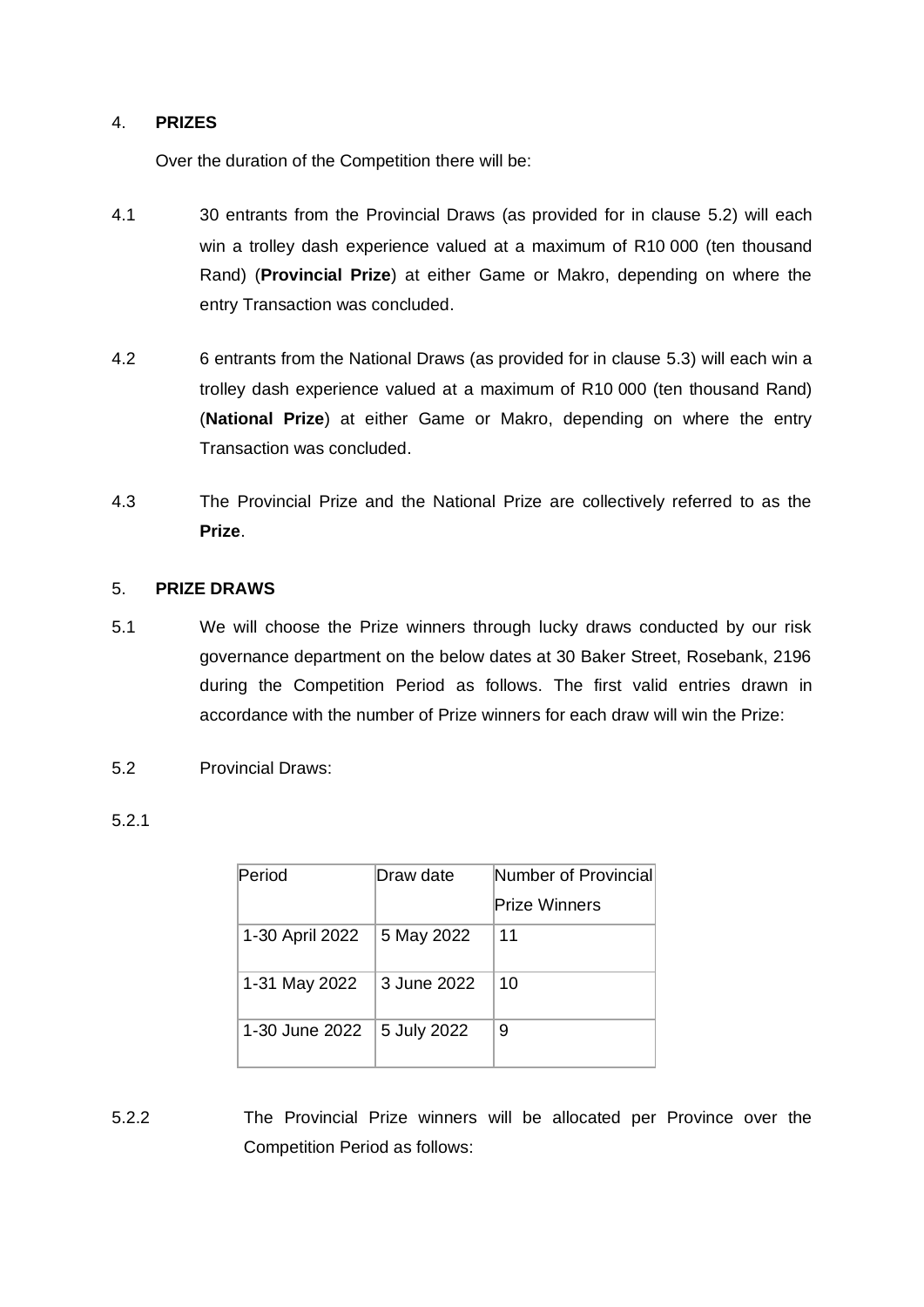| <b>Province</b> | April 2022     | <b>May 2022</b> | <b>June 2022</b> |
|-----------------|----------------|-----------------|------------------|
| <b>KZN</b>      | $\overline{2}$ | $\overline{2}$  | 1                |
| GP              | 1              | $\overline{2}$  | 1                |
| <b>WC</b>       | $\overline{2}$ | $\overline{2}$  | $\overline{2}$   |
| <b>NW</b>       | 1              | 0               | 0                |
| <b>NC</b>       | 1              | 0               | 0                |
| <b>FS</b>       | 1              | 0               | 0                |
| EC              | 1              | 1               | $\overline{2}$   |
| <b>MP</b>       | 1              | $\overline{2}$  | 1                |
| LP              | 1              | 1               | $\overline{2}$   |
| <b>Total</b>    | 11             | 10              | 9                |

5.2.3 The Provincial Prize winners may select the relevant Makro or Game store that is closest to them to have the trolley dash experience, depending on which stores are participating in the Competition.

<span id="page-2-0"></span>5.3 National Draws:

5.3.1

| Period          | Draw date   | Number of<br><b>National Prize</b><br>winners |
|-----------------|-------------|-----------------------------------------------|
| 1-30 April 2022 | 5 May 2022  | 2                                             |
| 1-31 May 2022   | 3 June 2022 | 2                                             |
| 1-30 June 2022  | 5 July 2022 |                                               |

- 5.3.2 The location of the Makro or Game store in which the trolley dash experience will take place, will be decided by Standard Bank in its sole discretion taking into account the proximity of the National Prize winners to the relevant stores.
- 5.4 If your entry is considered in any specific month of the Provincial Draws or National Draws your entry will not be considered for draws in any other month.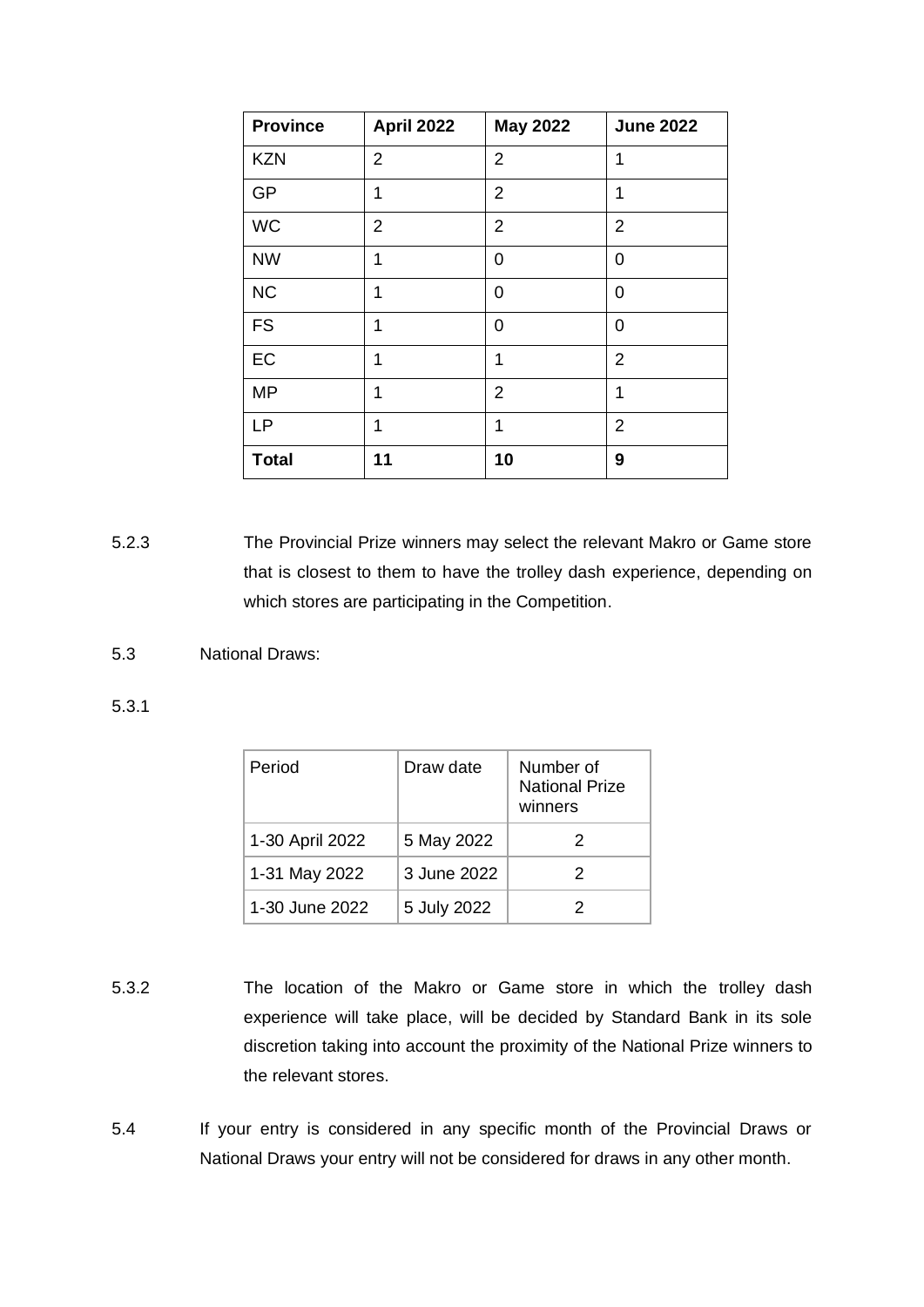#### 6. **PRIZE CONDITIONS**

- 6.1 A representative of ours will notify the Prize winner by no later than 4 days after each draw by telephone and/or email.
- 6.2 The Prize consists of a trolley dash experience which will take place at a Makro and/or Game Store in accordance with the provisions of clause [5](#page-1-1) above.
- 6.3 Once the Prize winner accepts the Prize, the trolley dash experience may be conducted at the relevant Game or Makro store on one of the following dates, depending on the month in which the Prize was won:

| Period           | <b>Trolley Dash Day</b> | <b>Trolley Dash Date</b> |
|------------------|-------------------------|--------------------------|
| April 2022       | Tuesday                 | 17 May 2022              |
|                  | Wednesday               | 18 May 2022              |
|                  | Thursday                | 19 May 2002              |
| May 2022         | Tuesday                 | 14 June 2022             |
|                  | Wednesday               | 15 June 2022             |
|                  | Tuesday                 | 21 June 2022             |
| <b>June 2022</b> | Monday                  | 12 July 2022             |
|                  | Tuesday                 | 13 July 2022             |
|                  | Wednesday               | 14 July 2022             |
|                  |                         |                          |

- 6.4 *Standard Bank may in its sole discretion change the date and the relevant store where any trolley dash experience will take place based on information received by the Prize winners relating to their proximity and availability to attend the trolley dash, provided it consults with Makro and/or Game before making such change.*
- 6.5 *The trolley dash experience will commence at 8h15 and the Prize winner must ensure they are at the relevant Makro and/or Game store at the indicated time.*
- 6.6 *The trolley dash experience consists of a standard shopping size trolley in which the Prize winner must fill it with as many items as possible in 4 (four) minutes subject to the value limitation.*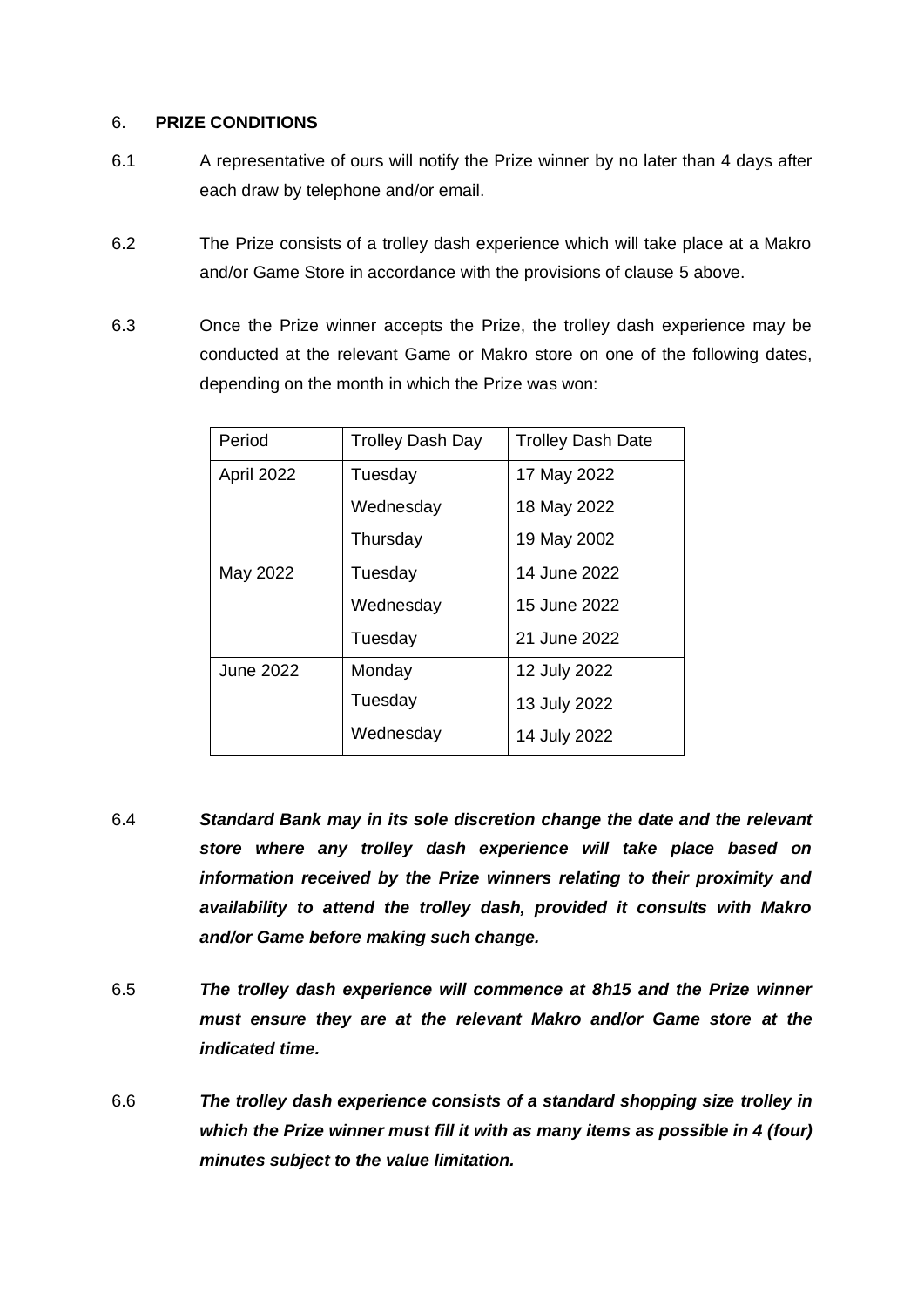- 6.7 *The Prize winner may only select items up to a maximum value of R10 000. If there are items in the trolley that are more than R10 000, the Prize Winner will have the option of paying the difference, otherwise the items exceeding the value of R10 000 must be returned to the shelf.*
- 6.8 *If the Prize Winner runs out of time and does not manage to fill the trolley with items up to a maximum of R10 000 and/or selects items that are less than the value of R10 000, the Prize Winner will not receive cash or vouchers that add up to the difference in value of R10 000 and the Prize winners agree that he/she will forfeit (lost) the difference.*
- 6.9 *If the Prize Winner selects a television as part of the trolley dash experience, a valid SABC Television license must be produced at the store.*
- 6.10 *We must process your personal information to validate your entry and if you are a Prize winner, to make the Prize available to you. By entering the Competition, you consent to us processing your personal information for this purpose. If you do not consent, please do not enter the Competition.*
- 6.11 *We may declare the Prize forfeited (lost) and we may choose a new Prize winner, if:*
- 6.11.1 *a Prize winner's entry is not valid.*
- 6.11.2 *a Prize winner has breached these Terms.*
- 6.11.3 *a Prize winner cannot be contacted or does not accept the Prize within 3 days from the date that the Prize winner was contacted about the Prize.*
- 6.11.4 *a Prize winner gives up the Prize or we determine that the Prize winner has given up the Prize.*
- 6.12 The Prize may not be transferred from you to any other person or exchanged for any other item. We do however reserve the right to substitute the Prize with any other prize of a similar commercial value.
- 6.13 *Neither we, Makro and/or Game and any of its affiliates are responsible if your entry is not successfully submitted or a Prize winner does not*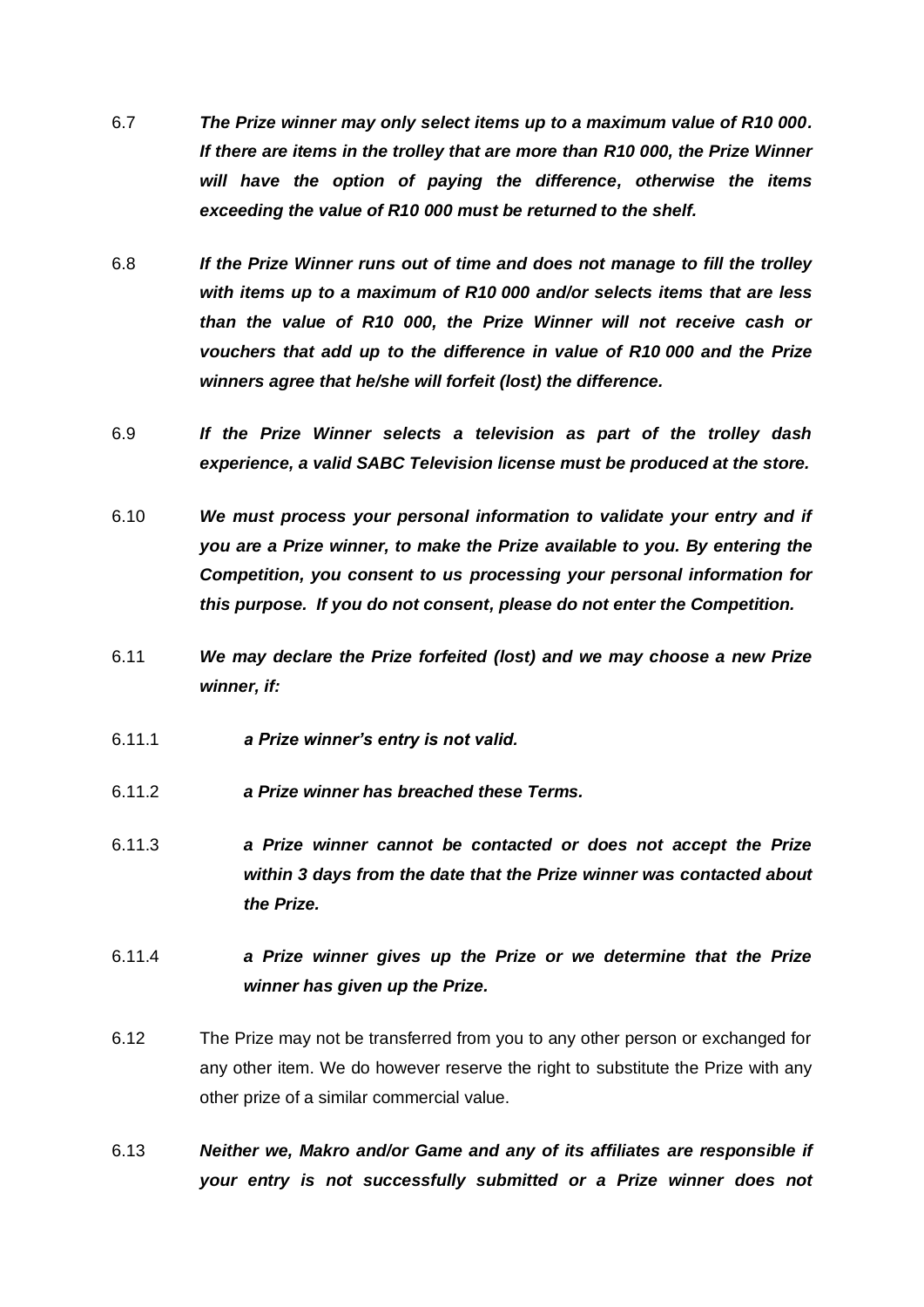*successfully receive or take up a Prize for any reason, including because of a technological failure.* 

- 6.14 *Neither we, Makro and/or Game and any of its affiliates are responsible for any loss or damage which you or any third party may suffer as a result of you participating in the Competition or accepting a Prize.*
- 6.15 *The Prize winner must sign an in-store indemnity when arriving for the trolley dash experience.*
- 6.16 *The Prize will be subject to any additional store terms and conditions specified by Makro and/or Game and/or the supplier of the Prize.*

# 7. **GENERAL**

- 7.1 We are the promoter of the Competition. Any reference to **we/us/our** includes our directors, sponsors, agents or consultants, where the context allows for it.
- 7.2 You cannot participate in the Competition if:
- <span id="page-5-0"></span>7.2.1 you are a director, employee, agent or consultant of Standard Bank; or
- 7.2.2 you are an immediate family member of any of the persons specified in clause [7.2.1;](#page-5-0) or
- 7.2.3 you are a supplier of any goods or services under the Competition.
- 7.3 These Terms are governed by the Consumer Protection Act 68 of 2008 and any relevant data protection legislation.
- 7.4 These Terms apply to the Competition and all information relating to the Competition (including any promotional or advertising material that is published).
- 7.5 By entering the Competition, you are bound by these Terms.

# 7.6 *We reserve the right to amend these Terms.*

7.7 If there is a dispute in respect of these Terms or the Competition, our decision is final and binding*.*